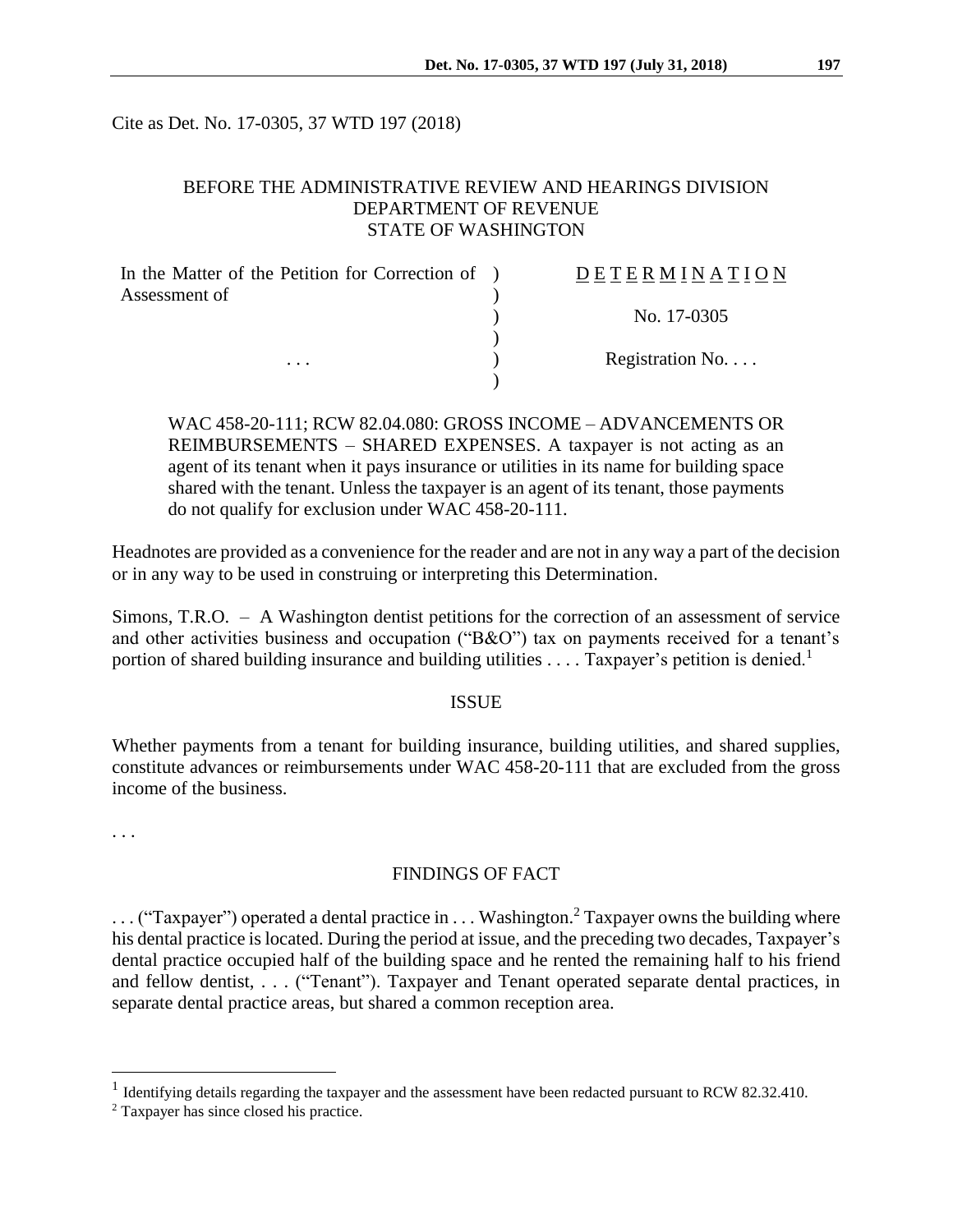Taxpayer and Tenant's rental arrangement was entirely verbal and the two never executed a written lease agreement. Taxpayer and Tenant shared the costs of building insurance, building utilities . . . . However, to accommodate parties unwilling to accept more than one check for payment, Taxpayer would pay the entire costs of building insurance, building utilities, and the postage machine, and then Tenant would pay Taxpayer for his half of such expenses.

. . . On May 23, 2016, the Department . . . ruled that Taxpayer should report the payments it received from Tenant for building insurance [and] building utilities . . . under the service and other activities classification of the B&O tax. . . .

Taxpayer petitioned for review of the May 23, 2016, ruling. On December 6, 2016, while awaiting review of the May 23, 2016, ruling, the Department issued a \$ . . . assessment against Taxpayer. This assessment is comprised of the  $\frac{1}{2}$ ... in service and other activities B&O tax and  $\frac{1}{2}$ ... On December 15, 2016, Taxpayer withdrew its petition for review of the May 23, 2016, ruling and petitioned for review of the assessment.

## ANALYSIS

Washington imposes the B&O tax on every person for the act or privilege of engaging in business activities in Washington. RCW 82.04.220. "[T]he legislative purpose behind the B&O tax scheme is to tax virtually all business activity in the state." *Impecoven v. Dep't of Revenue,* 120 Wn.2d 357, 841 P.2d 752 (1992). The tax is measured by applying particular rates against the value of products, gross proceeds of sale, or gross income of the business, as the case may be. RCW 82.04.220.

RCW 82.04.290(2) provides a "catch-all" B&O tax classification for taxpayers engaged in business activities not explicitly taxed elsewhere in Chapter 82.04 RCW. RCW 82.04.290(2). The statute provides:

Upon every person engaging within this state in any business activity other than or in addition to an activity taxed explicitly under another section in this chapter or subsection (1) or (3) of this section; as to such persons the amount of tax on account of such activities shall be equal to the gross income of the business multiplied by the rate of 1.5 percent.

The service and other activities B&O tax is calculated based on the "gross income of the business." RCW 82.04.290. "Gross income of the business" is broadly defined and means:

[T]he value proceeding or accruing by reason of the transaction of the business engaged in and includes gross proceeds of sales, compensation for the rendition of services, gains realized from trading in stocks, bonds, or other evidences of indebtedness, interest, discount, rents, royalties, fees, commissions, dividends, and other emoluments however designated, all without any deduction on account of the cost of tangible property sold, the cost of materials used, labor costs, interest, discount, delivery costs, taxes, or any other expense whatsoever paid or accrued and without any deduction on account of losses.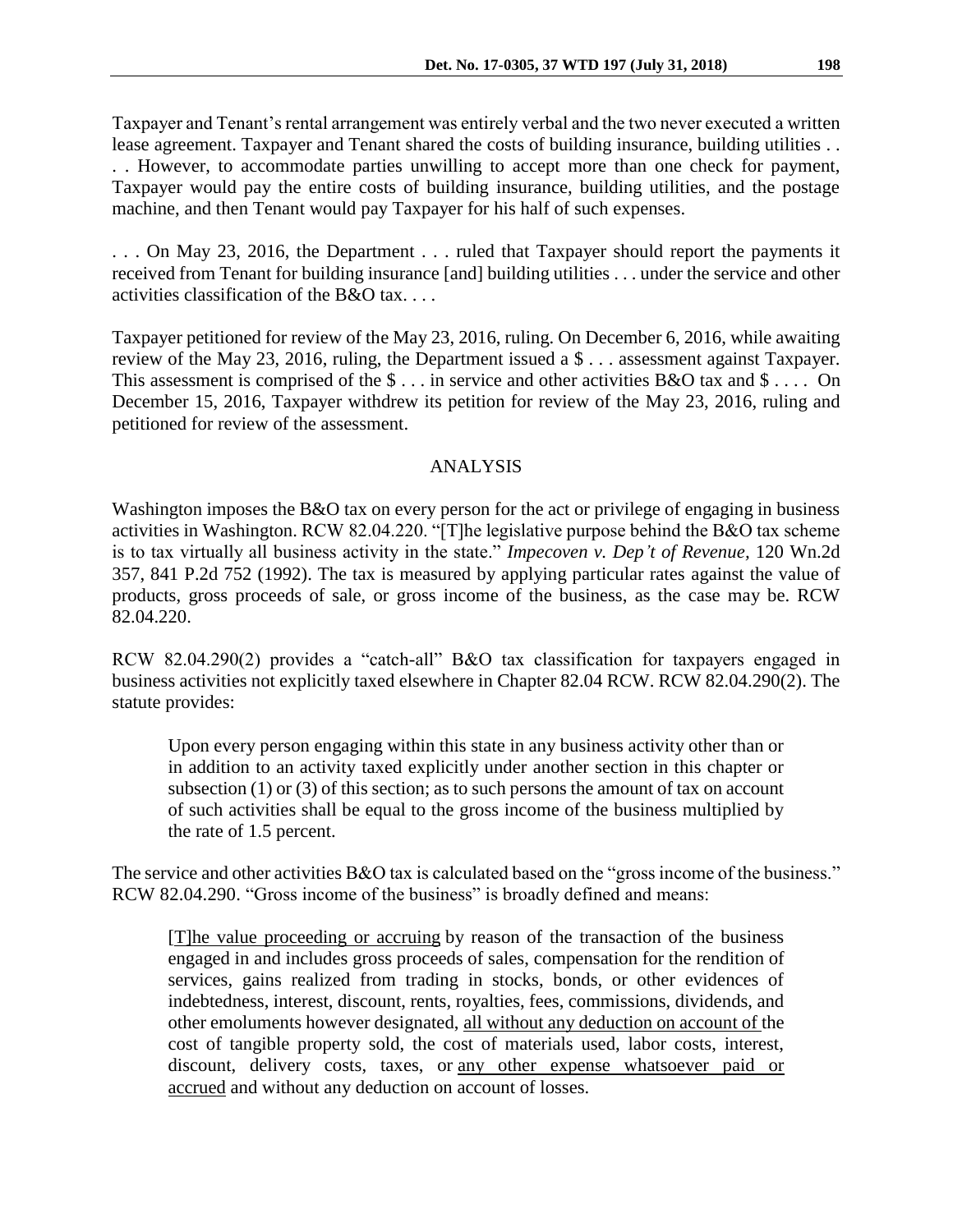RCW 82.04.080 (emphasis added). The phrase "value proceeding or accruing" is defined as "the consideration, whether money, credits, rights, or other property expressed in terms of money, actually received or accrued." RCW 82.04.090. "Business" includes "all activities engaged in with the object of gain, benefit, or advantage to the taxpayer or to another person or class, directly or indirectly." RCW 82.04.140. Under these broad definitions, a service provider may not deduct any of its costs of doing business from its gross income. *See Pilcher v. Dep't of Revenue*, 112 Wn. App. 428, 49 P.3d 947 (2002) (citing *Rho Co. Inc. v. Dep't of Revenue*, 113 Wn.2d 561, 570, *782 P.2d 986 (1989)*). Thus, unless a specific exemption, deduction, or exclusion applies, a taxpayer's gross income is subject to B&O tax without any deduction for overhead or other expenses. Here, Taxpayer provided insurance [and] utilities . . . to his Tenant, and, in exchange for these items, he received the payments at issue. These payments constitute a "value proceeding or accruing" under RCW 82.04.090, by reason of the transactions of Taxpayer's business of providing insurance [and] utilities, . . . as such, they are included in Taxpayer's gross income of the business under RCW 82.04.080, without deduction for Taxpayer's cost of acquiring these items. *Id*.

However, Taxpayer asserts that such payments are excluded from the gross income of the business because they are reimbursements under WAC 458-20-111 [(Rule 111)].  $\dots$ 

## 1. Reimbursements

. . . Rule 111 is the Department's administrative rule that sets forth criteria for excludable advances and reimbursements. [The rule recognizes that certain payments are mere reimbursements for expenses advanced by an agent for a client and thus are not the gross income of the business.] Rule 111 provides, in relevant part:

The words "advance" and "reimbursement" apply only when the customer or client alone is liable for the payment of the fees or costs and when the taxpayer making the payment has no personal liability therefore, either primarily or secondarily, other than as agent for the customer or client.

\* \* \*

The foregoing is limited to cases wherein the taxpayer, as an incident to the business, undertakes, on behalf of the customer, guest or client, the payment of money, either upon an obligation owing by the customer, guest or client to a third person, or in procuring a service for the customer, guest or client which the taxpayer does not or cannot render and for which no liability attaches to the taxpayer. It does not apply to cases where the customer, guest or client makes advances to the taxpayer upon services to be rendered by the taxpayer or upon goods to be purchased by the taxpayer in carrying on the business in which the taxpayer engages.

## (Emphasis added.)

Rule 111 requires the existence of an agency relationship between the client and the taxpayer. *See Washington Imaging Services, LLC v. Dep't of Revenue,* 171 Wn.2d 548, 562, 252 P.2d 885 (2011) and 33 WTD 160 (2014). Agency requires a factual determination that both parties consented to the agency relationship and that the principal exercised control over the agent. *Id.; see also Nordstrom Credit, Inc. v. Dep't of Revenue,* 120 Wn.2d 935, 941, 835 P.2d 1331 (1993); Det. No.